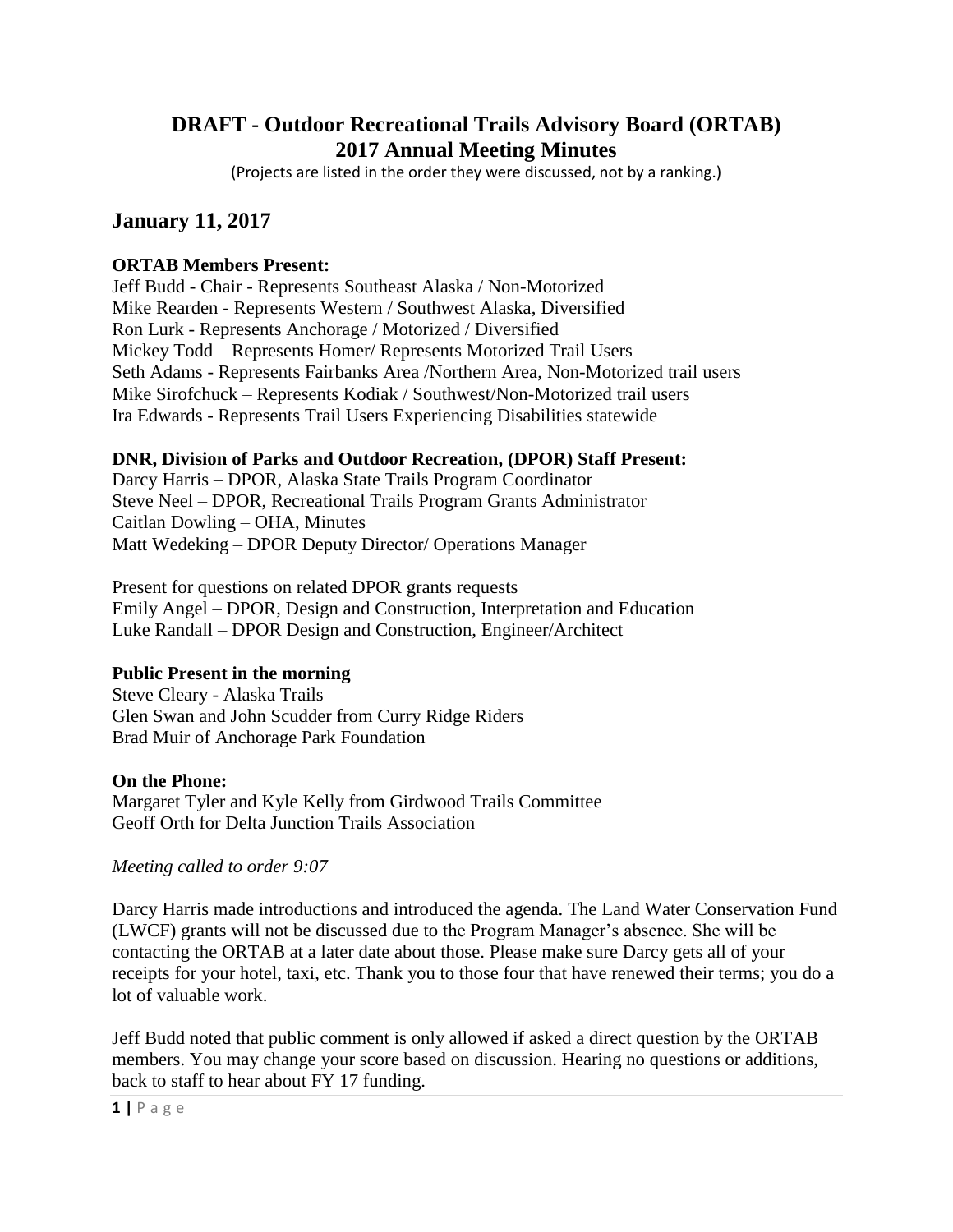Steve Neel gave an accounting of how much money is available for the program; this is the second year of the Fixing America's Surface Transportation or "FAST Act" for Transportation funding; the funding remains the same as last year, \$1,527,000 dollars; that is the money given to Alaska, State DOT&PF also has an obligation limitation on that amount. That gives the Division of Parks and Outdoor Recreation (DPOR) approximately \$1.3 million with a 7% administrative allowance, leaving about \$1.2 million for grants. The FAST Act is a five -year bill, so that amount will likely not change for a while. Steve then discussed the implications of the Federal Spending Bill passed in October that is only good through April on the program.

All the projects from 2011, 2012, 2013, and 2014 have been closed with the exception of one 2014 project with the Fairbanks Northstar Borough, who has an extension for the Skyline Bridge project. Most of the 2015 projects have been closed out as well. FHWA is auditing roughly 50% of the reimbursement request packages DPOR sends to Juneau, making sure things are done according to current regulations. Timelines for projects are important; an extension needs to be approved by FHWA and can only happen prior to the initial approved end date.

Darcy discussed the budget for the RTP program, and how it is required to have at least two people to administer the program to maintain checks and balances. Additionally, the program is working with FHWA to complete a risk analysis as required by the 2 CFR 200 on applicants and grantees, in hopes to streamline and improve processes. This program is very competitive and this year received \$463,000 more in requests then DPOR has to award.

Steve Neel mentioned that each state Governor does have the option to *opt out* of the program, but currently CT is the only state that opted out and FL came back in, we have not heard anything that the Alaskan Governor would consider this option.

There was discussion on how "old money" that has been de-obligated is spent before new allocations, and due to spending authority limits, money ends up going back to FHWA.

Darcy then introduced the spreadsheet and the desired 30/30/40 Motorized/Non-Motorized/Diversified split, with the option of subtracting 5% for Safety and Education from the total. Darcy points out the actual requests and the actual perfect proposed breakdown. In nonmotorized, there were twice as many requests as available funds and less than 5% requested for Safety and Education. The ORTAB discussed the required balance between Motorized and Non-Motorized and its relevance in Alaska. Delaware, Road Island, and Connecticut are exempted from this requirement as they are too small in land size.

The ORTAB requested that Steve explain the math required for matches in grants.

Steve explained the history of the program's match requirement. Most states have an 20% match to 80% federal share limit; some western states, because of the population and amount of federal lands, have a smaller percentage of the match they have to turn in for each grant; AK is one of them. This was developed in the 1990s by a team of nuclear physicists at Oak Ridge, National Laboratory, in Tennessee. (The reference comes from the FHWA page on apportionments,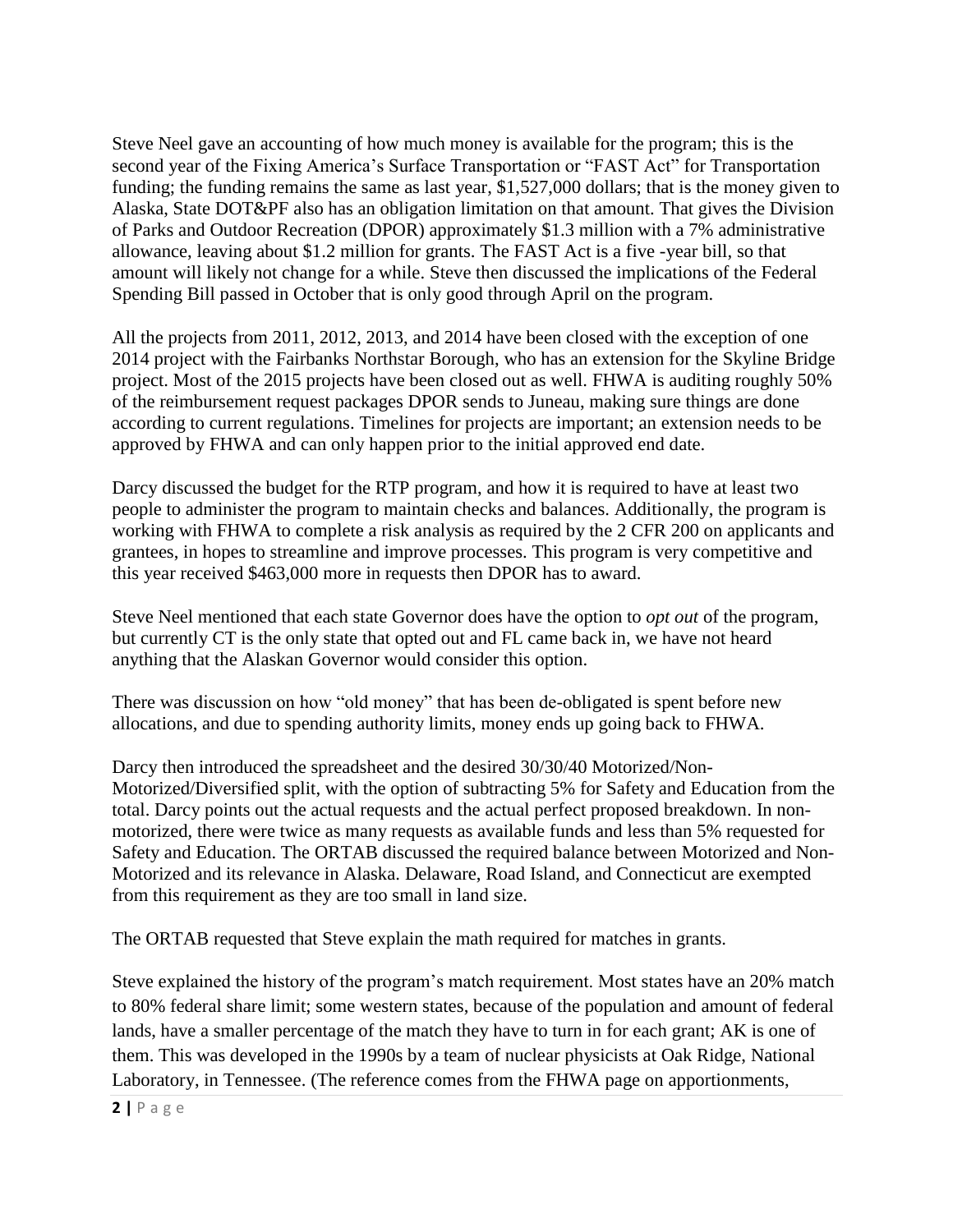rescissions and obligations. The link to the 1999 Oak Ridge report is here:

[http://cta.ornl.gov/cta/publications.shtml#1999.](http://cta.ornl.gov/cta/publications.shtml#1999)) That team was going to look at it again in a few years, but 20 years later they haven't; so it is still 90.7 Federal share, 9.03 as the match. As that is confusing, and we wanted the grantees to have some investment, we went with non-state grants being 80/20 for few years; a lot of people said they wanted to be at the same match level as the state. As the 90.7/9.03 is cumbersome to remember, last year it was changed to 90/10 for everybody; FHWA requires we only provide 9.03, but the state can request more if they want. The math, on many applications this year, is still wrong.

Steve and Darcy also explained that whatever the percentage match is set in their approved budget, that is the match % that will be required for each reimbursement request until the closing of the grant.

*Projects were discussed in order of people on the phone, people in the room, and then moving down the list in alphabetical order.* 

**1. Bluff Cabin Trail Applicant:** Delta Junction Trails Association **Category applied under:** Motorized **Funds Requested/Match:** \$92,238/\$10.249 **Project Discussion:** 

The ORTAB discussed that it was a motorized project. The ORTAB discussed their scores, and that the applicant has not yet finished the required State Historical Preservation Office (SHPO) survey of the project area. It was noted that if something noteworthy is found during the survey, the SHPO can help them either mitigate the site or reroute the trail. The ORTAB asked Geoff Orth (on the phone) if there was any further update on the survey, and Geoff noted over the phone that they have an *alternative route*, and that it would *be very easy to move that alignment*. There was no discussion of whether the alternate route has had an OHA survey, or other agency inspections.

The SHPO would not be able to conduct the survey until May 2017 after which a new alignment might need to be established. If the alternate alignment had different permitting requirements it could delay the project until further review was conducted. FHWA will not approve a project until the Environmental Review Checklist is complete.

**Other Discussion:** An ORTAB member brought up that there was only one quote for the bid, and this was an issue in many of the grants; Darcy noted that only one bid for labor is required, including if the contractor is providing the supplies; for materials or equipment, if it is over \$1,000, three bids are required, unless the applicant can prove that that entity is the only supplier that can provide the needed products. However, the contractor must break down their budget in the quote. Steve noted that there are only a few companies in Alaska that do trail work; Darcy followed that as they can get booked very quickly, it is recommended that if there is a contractor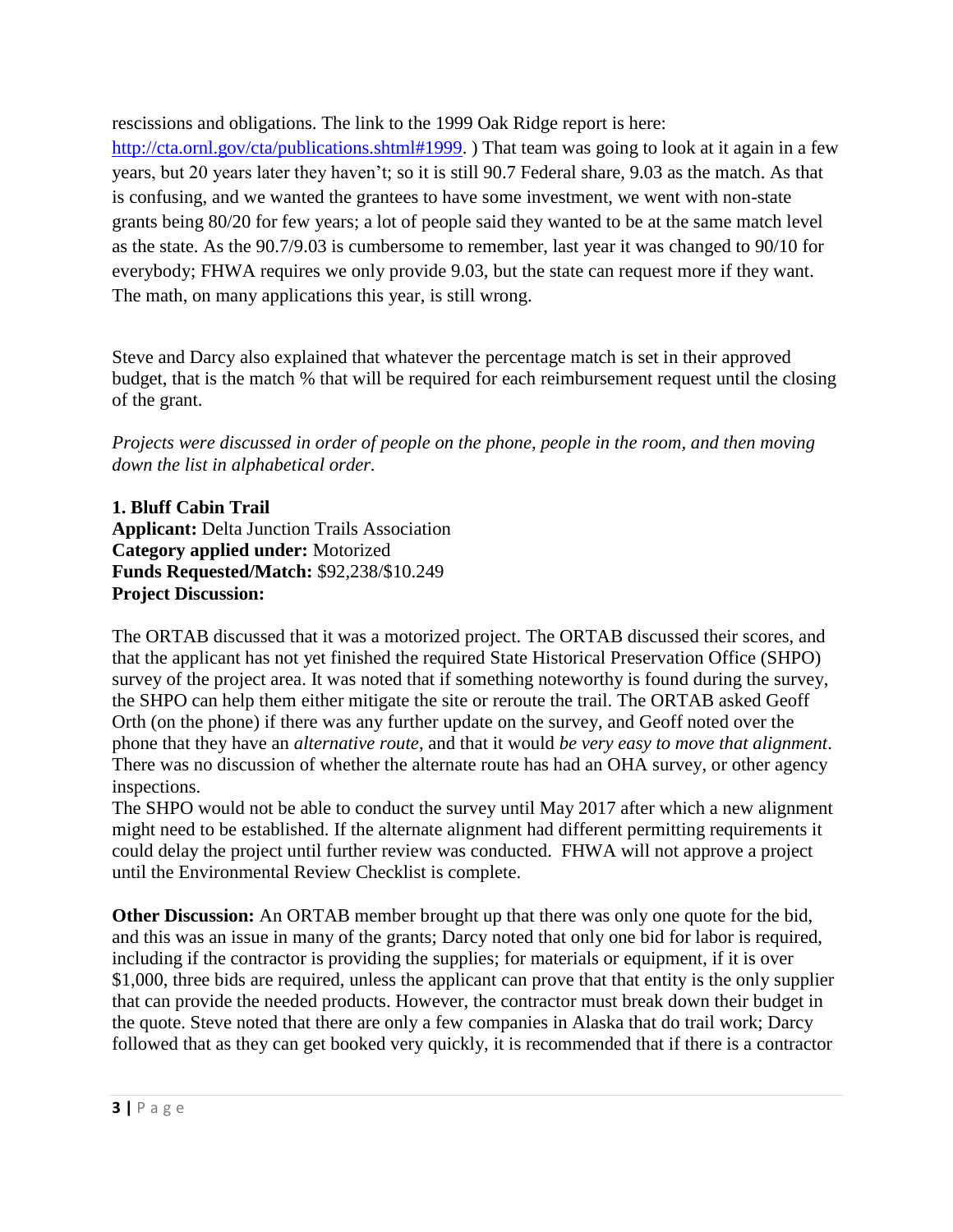doing labor, the proposed project schedule should be for two years, as a contingency, to ensure the contractor is available.

**2. Liewer Trail Lighting Applicant:** Delta Junction Trails Association **Category applied under:** Non-Motorized **Funds Requested/Match:** \$49,928/\$5,547 **Project Discussion:** 

Several ORTAB members noted this was a really good application; one ORTAB member noted that the applicant didn't make clear where the match was coming from. The ORTAB asked Geoff Orth (on the phone), who replied that the match is cash provided by the Delta Junction Trail Association. It was noted that this match was collected through many small donations to the DJTA. It was discussed that the project could qualify under the *diversified* category- in the winter the DJTA will groom the trail for skiers. Bikes are allowed only in the summer.

**3. Iditarod National Historic Trail – Girdwood Lower Valley Applicant:** Girdwood Trails Committee **Category applied under:** Non-Motorized **Funds Requested/Match:** \$50,000/\$5,556 **Project Discussion:** 

The ORTAB asked how the volunteer rate of \$36/\$37/\$50 per hour was developed, when the going rate is \$27.51 for volunteers; Kyle Kelly noted the \$50 per hour is the professional rate for the surveyor, and that the \$37 per hour was used in past grants. The ORTAB asked how the rerouting of the Iditarod Trail would affect the easement; Kyle noted that they are going to revegetate the old trail, and that the new trail will be within the 200ft width of the current easement to push it as far away from the creek as they can. The ORTAB noted that there is a limit of 50 pages on applications, and this went well over that limit; *extra stuff* is not required. Kyle noted that he understood; it was their first RTP grant, and were trying to be thorough. Darcy noted they put the 50 page recommended limit a few years ago when they were getting 100 to 150 page applications, which made it difficult for staff and the ORTAB to review.

*A break was taken from 10:15 to 10:25.*

Ron Lurk stated for the record he is no longer on the Curry Ridge Riders Board of Directors or a member, but he did help review the application. Darcy commented that she appreciates when applicants ask for assistance or review, and they are welcome to ask their local ORTAB member for a review as well.

*Matt Wedeking joined the meeting*.

**4. South Denali Trail Signs Applicant:** Curry Ridge Riders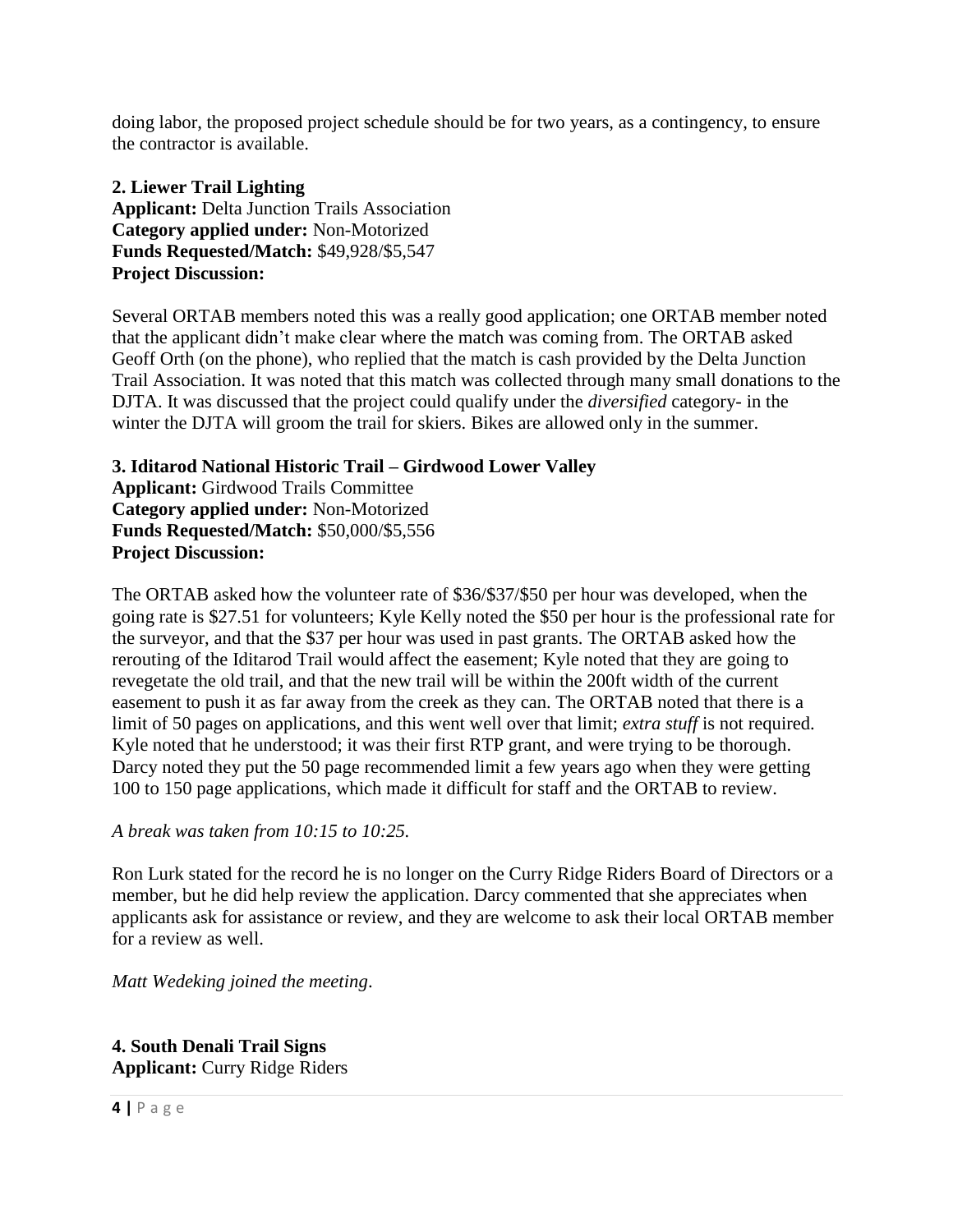# **Category applied under:** Motorized **Funds Requested/Match:** \$42,235/\$4,691 **Project Discussion:**

The ORTAB commented that this was a very well prepared application, with the quotes detailed down to the penny. They commented that the Northwest Arctic Borough has a similar application, and it would be great for the northern area of Alaska to get this money to improve trails. During discussion, the applicant noted that while they applied in the *motorized* category, they could also be *diversified* as many users in the area use these trails.

# *Break: introduce everyone to Matt Wedeking, and Matt says hello and welcome*

#### **5. Mirror Lake Phase II Applicant:** Alaska Trails **Category applied under:** Non-Motorized **Funds Requested/Match:** \$50,000/\$5,556 **Project Discussion:**

The ORTAB noted that Phase I had some good publicity in the Alaska Dispatch News. The ORTAB asked why it was not designed to be more accessible to users with differing abilities - it doesn't have to be American Disabilities act (ADA), but just not have barriers to access; Steve Cleary of Alaska Trails noted project that the was designed by Ed Kessler of Ptarmigan Trails and he could answer this better than he could. There was discussion that the administration costs were high, and parts of the application were copied and pasted from Phase I. The ORTAB asked about the public notice of the project, and Steve Cleary noted it went out October 1<sup>st</sup> on their Alaska Trails membership email list, and their Facebook page only, and not at the trail head.

**Other Discussion:** This proposal launched the ORTAB into a discussion of what constitutes Public Notice. Steve Neel noted that if it is an established trail or place and you put up public notice at the place, you have met the minimum requirement for public notice. If you don't do that and only post notice to a limited group of members, fails the test. If a visitor to the property wouldn't know about the project from being at the property, it is inadequate notice. Town halls, committees, grocery store or post office bulletin boards, and social media are all great but do not suffice within themselves.

# **6. Middle Fork Trail Applicant:** Alaska Trails **Category applied under:** Non-Motorized **Funds Requested/Match:** \$50,000/\$5,556 **Project Discussion:**

The Administrative costs were discussed as being too high. The number of letters of support were discussed and clarified by Steve Cleary. The board discussed with Steve Cleary the high administrative costs, including asking why, for a 4-week project, there are 4 full, weeks of administrative costs requested; why did AK Trails request over a week of administrative time to *recruit volunteers* when in the application it specifically states they will be using the trained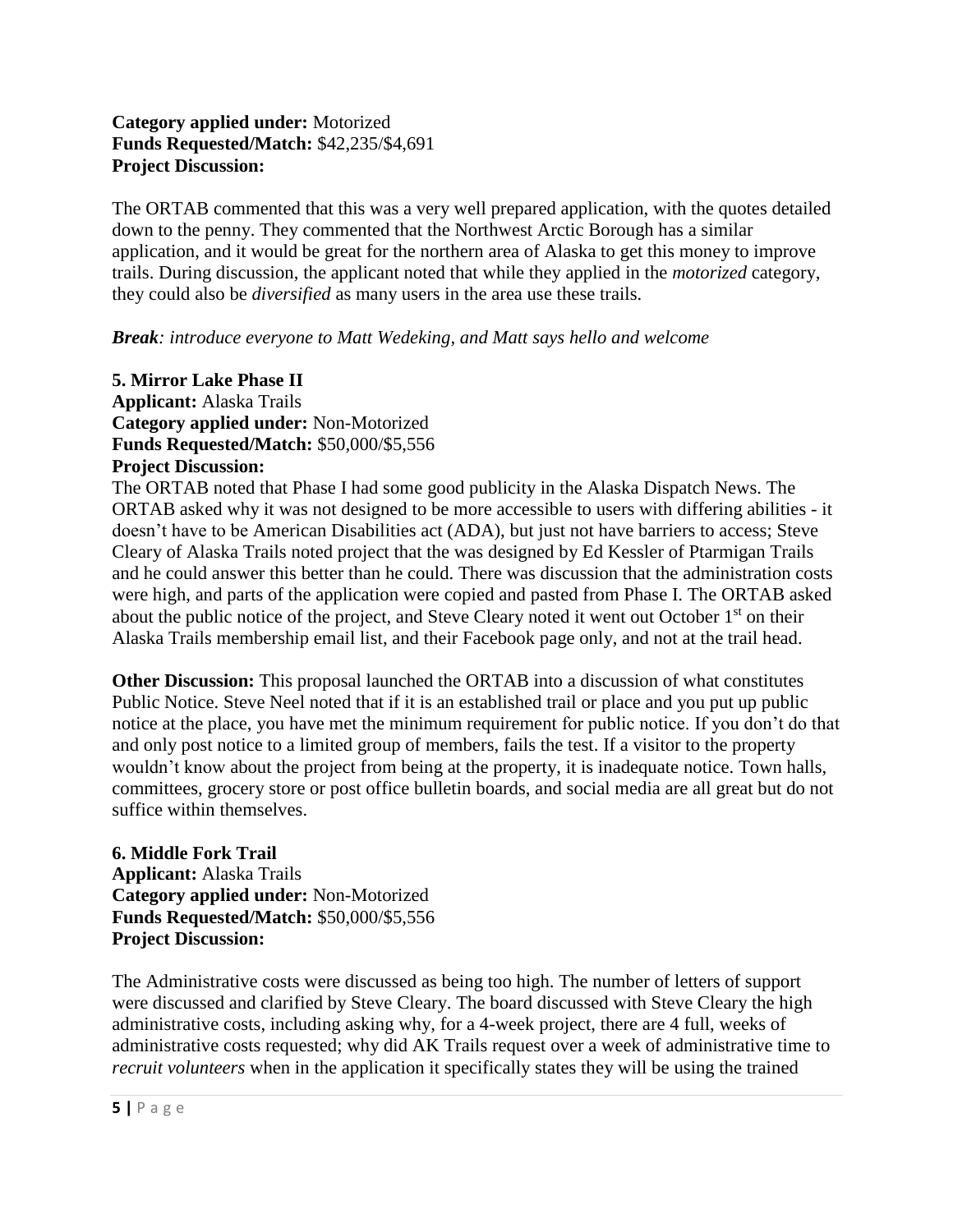volunteers from last year; ORTAB wanted explanation of the SCA crew of six and SCA's administrative costs, and overall why there appeared to be more hours of administration than project work. Steve Cleary stated that he did make the suggested changes in the budget that Darcy had suggested in October, and an ORTAB member confirmed this with the application. The ORTAB noted that the updated budget numbers referenced previously were the ones the board reviewed, but they were still too high. It was noted that this could fall into the *diversified* category if needed, as it would include hiking, biking etc.

**Other Discussion**: Darcy clarified for the board after they asked that it is just DPOR applications that do not need three letters, a resolution from the Citizens Advisory Board is sufficient. Some ORTAB members felt that a letter from the Citizens Advisory Board and a permission letter from the Park should be enough for any project taking place within a State Park, while others felt that it serves as a part of public notice. The fact that grant preparation is not reimbursable, and that they are often volunteers that prepare these grants, was discussed, along with whether non-profits should have a different process then DPOR applications. It was also noted that the application process was a lot easier than it was four years ago.

*Matt Wedeking leaves, Brad Muir of Anchorage Park Foundation arrives.*

**7. 2017 Trail Guide Videos Applicant:** DPOR **Category applied under:** Diversified **Funds Requested/Match:** \$39,070/\$4,208 **Project Discussion:** 

It was noted that the 5% from Safety/Education just comes out of the total, reducing the amount to then be 30/30/40. This project is currently in the *diversified* category.

The ORTAB noted that the applicant's goal for each video was to cover preparation, gear, the trail, trail etiquette, safety, etc. all in 5 minutes, which is a lot to cover, and it takes hours to make that video; whether people would watch the whole thing was discussed. They want to make videos for several trails; this seems like a lot of money for a video, but on the other hand it could hopefully reduce possible search and rescue costs later. Darcy explained how the Interpretation and Education office of DPOR's budget is all project-based and not funded by the General Fund. The pros and cons of buying a drone versus renting a drone were discussed, including the legal issues of flying a drone in a state park (you can take off next to a park, fly into a park, and land outside the park, but you can't take off from or land in a park). It was noted that there are lots of things a park employee can do with administrative permission that the public can't do. It was noted that last year the video equipment was purchased to make the videos, so most of this application is for video editing time; they don't buy anything this year, other than to rent the drone. It was discussed that at Caines Head SRA the drone could just fly along the coast, and Reed Lakes isn't an *actual* park. The ORTAB discussed the quality of the application, formatting, and poor map graphics, including that the publication specialists should have better formatting and graphics; they discussed such concerns as not rotating the map to be in the proper orientation in the application. It was noted that this project would not produce VHS tapes, now it's all on YouTube. These videos can be shown in Visitor Centers, and the internet links would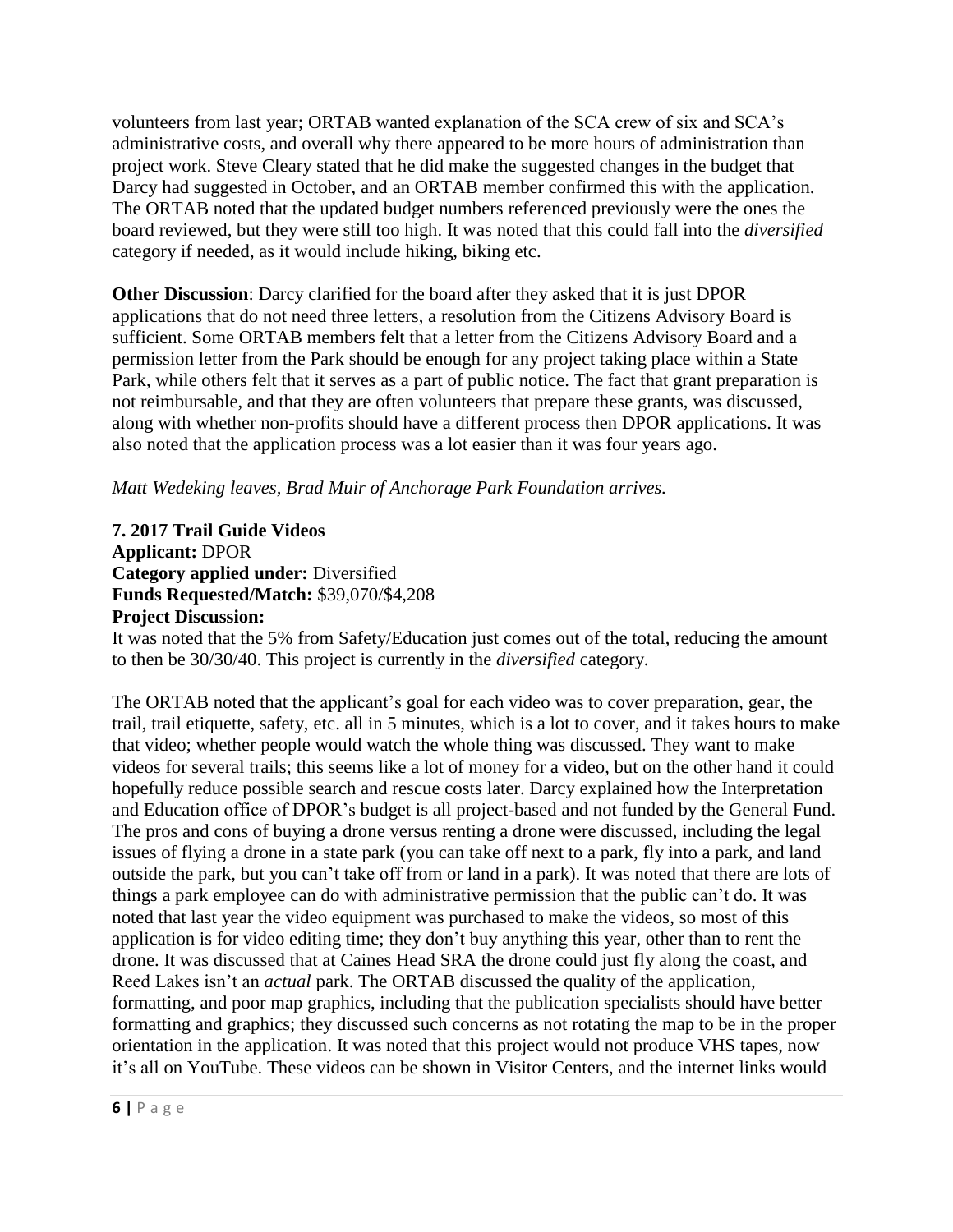be on the trail signs. One ORTAB member asked if it is their vision to do this for all the trails in State Parks in the future; Darcy noted that Alaska State Parks is always looking at new ways to communicate with the park users, keeping it updated, relevant, etc. and growing our social media presence. The ORTAB discussed whether this kind of work should be done in-house rather than contracting it out, as people do this professionally, and another ORTAB member noted that last year Emily Angel answered the same question and said their office has the expertise. Steve Neel noted that trail work on the ground is still the priority of the RTP.

# **8. Russian Jack Single Track Applicant:** Anchorage Parks Foundation **Category applied under:** Non-Motorized **Funds Requested/Match:** \$49,962/\$5,551 **Project Discussion:**

An ORTAB member noted that he thought this was a *great application*. The ORTAB asked for clarification on the mileage, as it was confusing on what is new versus old trail, and Brad Muir noted that there will be new trails built for flow through the system, and there will be a lot of social trails fixed. It was asked if this application was connected to the one submitted last year, and it was clarified that last year Alaska Trails put together the application, and this year it was the Anchorage Parks Foundation; the project is virtually the same. The ORTAB asked why the end date is in 2018 and not 2017, and Steve Neel said the people from the Anchorage Parks Foundation were asked to build in extra time in case the project doesn't get approved by FHWA until June/July. This won't limit them from working on or completing the project during the summer of 2017; Darcy stated it is better to build in some extra time since FHWA is very strict about end dates. An ORTAB member noted that he thought this was the first application he'd seen that mentions obesity, *which is great*. How administrative costs supplement or increase the salary of the admin person was clarified - for DPOR, people paid for with General Fund money can't charge to the Federal Share of these projects; Alaska Conservation Corps employees' time can be used as match; and the value of a Municipal/Parks Foundation employee can also be used as match. The ORTAB noted the design is appropriate for all levels and youth crews will do the work; they like to support youth involvement. An ORTAB member noted Russian Jack was a great lit-trail system that serves as an important connector, and it was noted that it really serves a section of town that is under-served; there is a need for this trail and a similar grant was not approved last year. Brad noted that Steve Cleary didn't help write the proposal but was a great resource; he also noted that this would be a great trail resource for the area, and the signage right now is *really bad*, so funding this project would make a better and safer area for both new people/visitors and the local community. Steve Neel noted that communication with the Anchorage Parks Foundation and the non-profit hired to put together this applications, Huddle, *has been great*.

# *Break for lunch, 12:00 to 1:00*

#### **9. Chugach Orientation Panels Applicant: DPOR**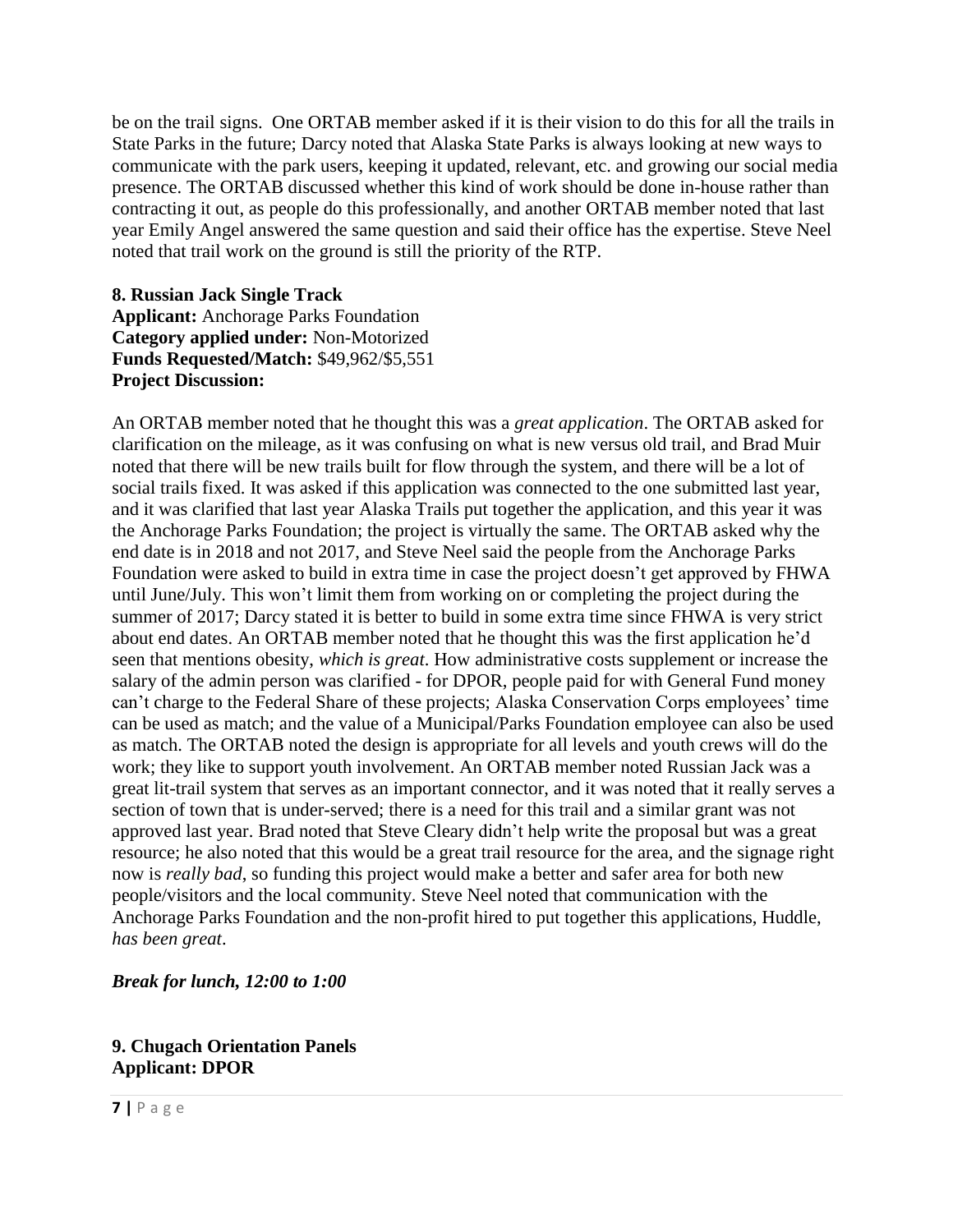# **Category applied under: Education/Safety Funds Requested/Match: \$50,000/\$5,328 Project Discussion:**

The ORTAB discussed the internal process of the Interpretation and Education section and that their production timeline seemed long; another ORTAB member mentioned it was internally consistent with other timelines doing similar work, but it was still a lot of money for installing two signs. It was also suggested that *someone in the non-profit world* was building a similar sign for \$2,000. It was noted that this area of Chugach State Park is heavily used, and would continue to be used whether it was signed or not. It was noted that this is the only motorized trail access in the area. It was noted that their labor contract was very expensive, and also not very detailed. It was explained that the Design and Construction office does external bids for many of the interpretive and construction projects around town. Everyone agreed that the whole application seemed expensive; the breakdown of the installation was discussed, and why it costs \$10,000 for mobilization was discussed. Again, how the DPOR pays for the office with individual projects is explained. Steve Neel commented that they always give a worst case scenario budget. Discussion Tabled until the DPOR team could comment.

*Later discussion with Luke Randall and Emily Angel*: The ORTAB asked why the prices for the signs were so high, when a non-profit had them for \$2,000; Emily asked if the signs were comparable. Luke then explained the mobilization costs, including the two employees with equipment for two days. He also commented that an engineer won't know what the ground is like under each sign, and, once excavated, the rock must be removed. Chugach is more expensive than Denali State Park due to bedrock and that the Municipality of Anchorage is the most expensive place to do projects because of permitting, etc. Emily then commented that they make a lot of orientation panels, normally plan 4 days of research, 4 days to write and create them, then an extensive one-week review, edits, another review; this is normally about \$7,000 a panel when there is a map involved; the state is very different, so it is hard to compare to the private sector. These are the signs the field staff requested as their highest priority panels. Luke commented that it is hard to speculate on projects without inspecting the field conditions and that they always plan for the worst case scenario. Emily commented that she has a statewide signage code that is about to expire that will serve as the match for this project. Luke discussed the logistics of sign installation for public-proof signs.

**10. Caines Head State Recreation Area Applicant:** DPOR **Category applied under:** Non-Motorized **Funds Requested/Match:** \$49,336/\$5,061 **Project Discussion:**

The ORTAB discussed that this is a very well used trail with 6,700 users and a well written application. It was noted that the maps that were included coordinated with the photos. It was noted that this was a really good application, and that both the Ranger and Park Specialist at Caines Head participated in both of this year's three-hour RTP grant trainings. It was noted, however, they did not rotate their maps in the application.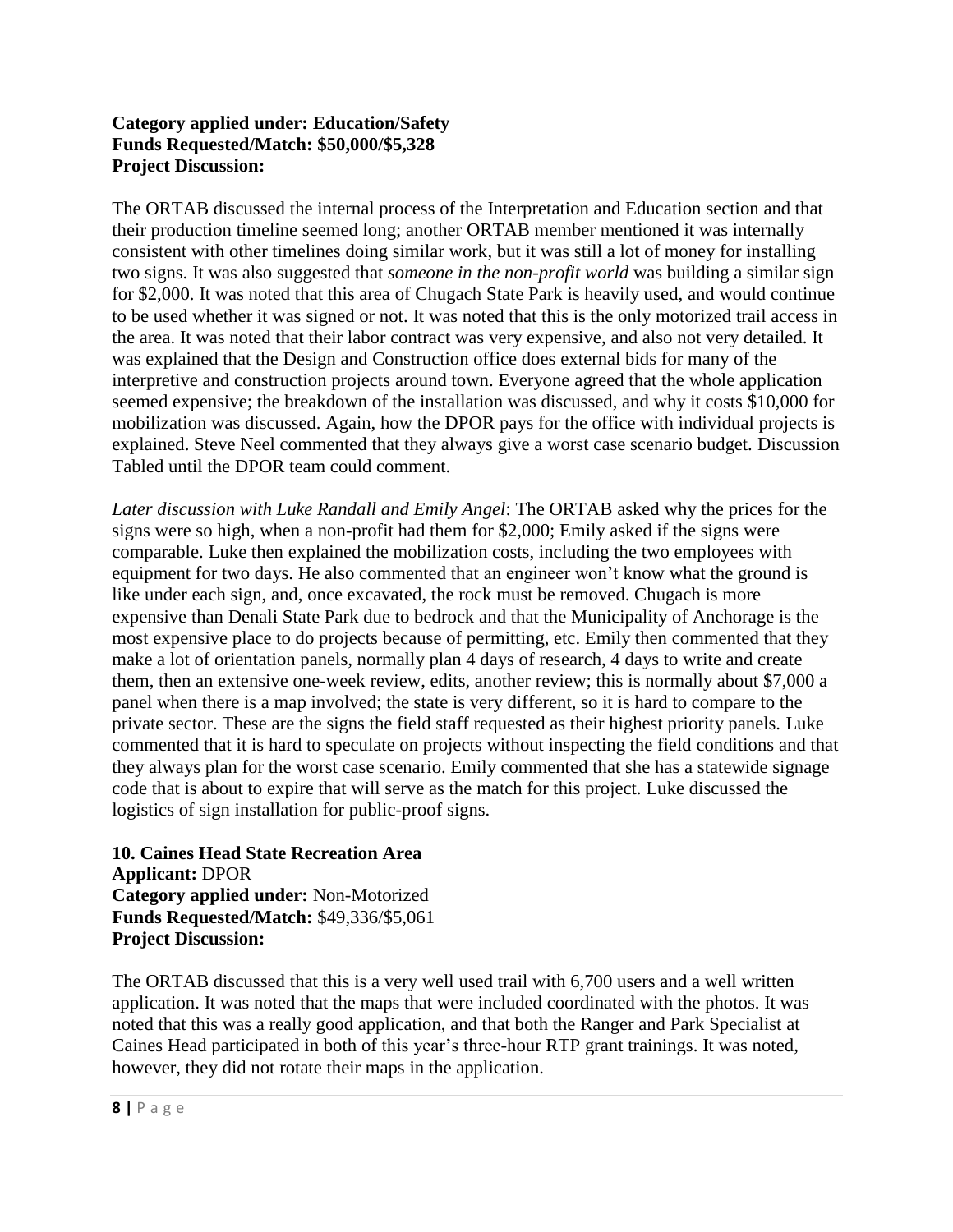**Additional Discussion**: Park Specialists are not funded by the General Fund; Superintendents' time can be RTP match.

**11. Tonsina Public Use Cabin Applicant:** DPOR **Category applied under:** Non-Motorized **Funds Requested/Match:** \$45,545/\$5,061 **Project Discussion:**

The ORTAB was excited about a cabin related project, and Darcy clarified that she had already checked with FHWA and a cabin does qualify for an RTP grant under stipulation 2:4 as a trail facility. The high-use and revenue generation of cabins seems like a good investment. It is a Non-Motorized trail. The ORTAB commented that the application was very good, and addressed maintenance. They do have a letter of agreement in place with AVTEC (Alaska's Institute of Technology) to install the steel roof. The ORTAB noted that this cabin *seemed very cheap*.

**Other Discussion**: It was noted that having an agreement in place, such as in the above grant to actively use a youth crew, is preferred to simply saying "we'd like to use a youth crew".

**12. Saddle Trail Reroute Applicant:** DPOR **Category applied under:** Non-Motorized **Funds Requested/Match:** \$50,000/\$5,564 **Project Discussion:**

The ORTAB noted that the Saddle Trail in Kachemak Bay State Park has a pre-Park conservation easement, and has LWCF funds associated with it; *if it is moved, we have to vacate the old easement*, said one ORTAB member. *It is only a few miles, but it is outside the current easement; not sure how resurveying the easement would affect the LWCF money*. It was noted that the maps for the application were very poor. Darcy noted that the LWCF coordinator did sign off that no further environmental review was needed; Darcy clarified with the coordinator on the easement issue and the project will not have an adverse effect on LWCF property because it is a recreational trail.

**13. Curry Ridge Phase III Applicant:** DPOR **Category applied under:** Non-Motorized **Funds Requested/Match:** \$49,705/\$6,075 **Project Discussion:**

It was noted by Steve Neel that Phase II of this project has received an extension, because they have only spent approximately 1/3 of their money. FHWA will not approve this project until Phase II is completely closed. It was noted that Phase II was dropped below the scoring line last year but approved for funding none-the-less. It was noted that parts of the application must have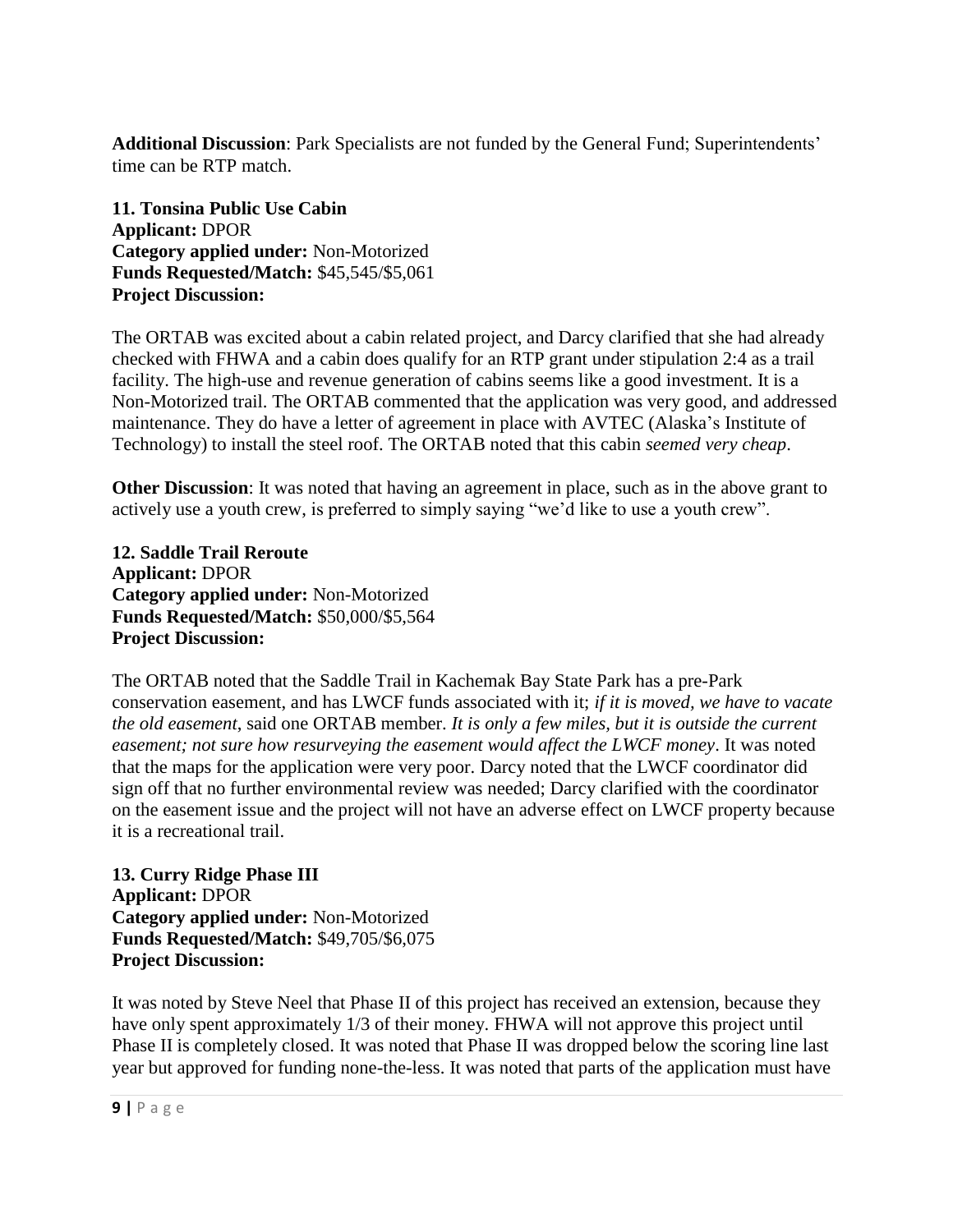been cut and pasted as there were inconsistencies in the text. The ORTAB asked if the new Visitor Center and campground was actually under construction, and two photos of the Visitor Center were shown. The use of this area was discussed. It was discussed that it seems like this will need to be a next year project if they have \$27,784 from last year, and they will not be able to get a Phase III contract until Phase II is closed out. It can be awarded in June, but has to be started before the end of the fiscal year. In their application it has September 2018 as the end of their project, so they have two seasons to complete it. It was noted their application anticipates an estimated 50,000 visitors a year, which was noted it seems like that is how many people drive the highway each year. It was mentioned that if the tour buses started stopping there, the number of visitors could be significant.

**14. Hatcher Pass Trail Applicant:** DPOR **Category applied under:** Non-Motorized **Funds Requested/Match:** 47,488/\$5700 **Project Discussion:**

The ORTAB commented that this project would help with a lot of trespass issues in the area, and that Alaska State Parks is working on a land exchange for parts of it. It was commented that it was a good, simple project. Discussion on how you theoretically could ski on it, but it is not groomed for skiing.

*Luke Randall and Emily Angel came in to answer questions about the Chugach Orientation Panels. See entry #9 for discussion.*

**15. Granite Tors Applicant:** DPOR **Category applied under:** Non-Motorized **Funds Requested/Match:** \$47,404/\$5,270 **Project Discussion:**

An ORTAB member commented that this project is for a different segment than the very expensive section of trail that they applied for last year. It was discussed that the trail crew can get the wood out there much cheaper with the helicopter than they could with a snow machine; last year they packed a snow machine trail before they could start bringing in supplies. The ORTAB discussed the logistics of snow machining at Granite Tors and how far away it is from Fairbanks. They will carry the old wood and equipment out once the trail is complete. The use of three 8-in boards instead of two 12-in boards were used for flexibility, price, and ease of transportation. Additionally, a member commented that Granite Tors could use a bigger parking lot because it is Fairbanks' token trail, and is integral to the outdoor community. No one would do that hike without the trail there.

**16. Olnes Pond Applicant:** DPOR **Category applied under:** Motorized **Funds Requested/Match:** \$92,906/\$10,326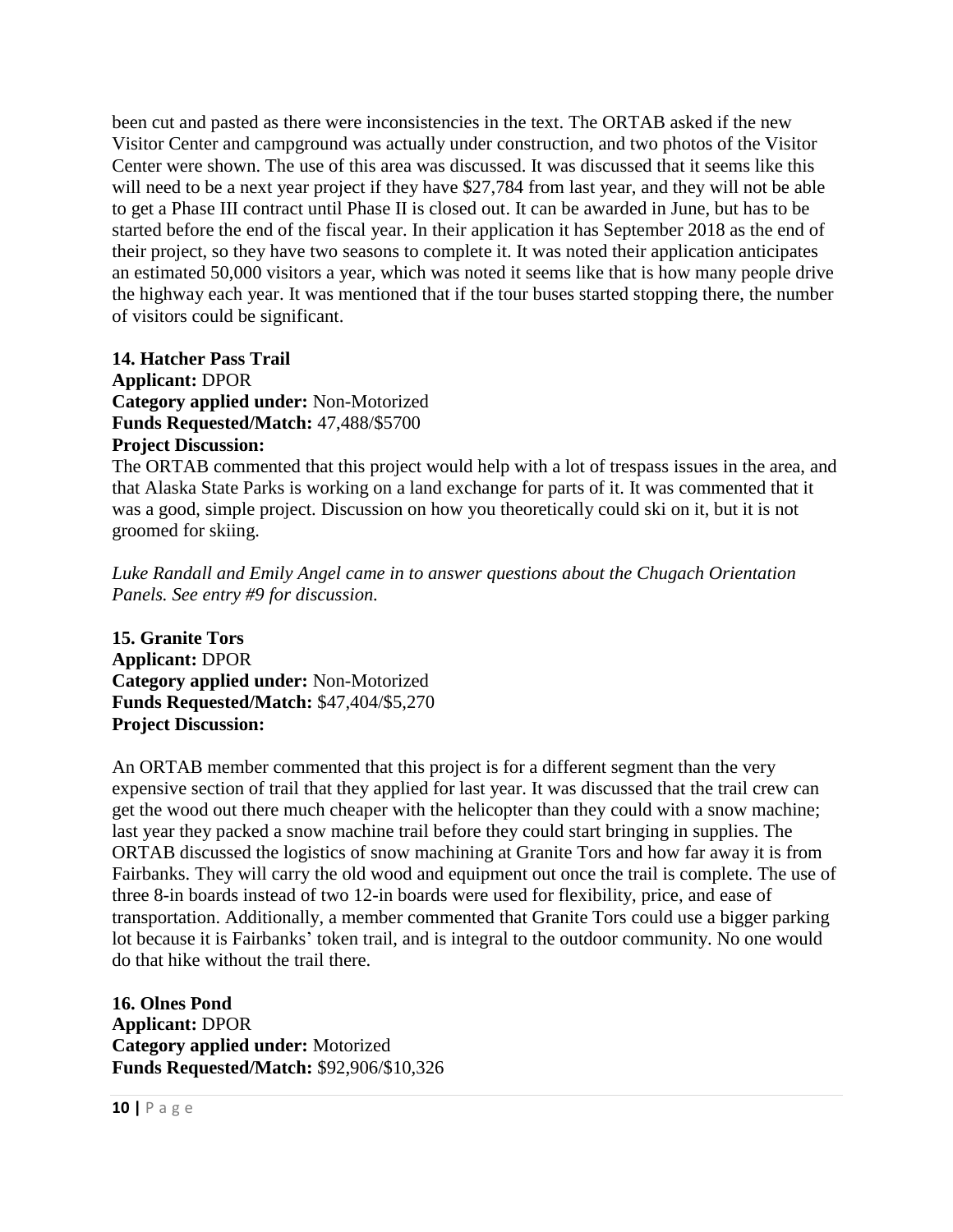#### **Project Discussion:**

Darcy explained that in the past this unit was in *passive management*, and the DPOR Director talked to the legislature and secured funding to open it back up, clean up the trash, and pay someone to take care of it. It had fallen into disrepair because it had been underfunded for quite awhile. It was noted that the estimated end date for this project is likely 2018, not 2016 as stated in the application.

**17. Training and Assessment SPOR Applicant:** DPOR **Category applied under:** Non-Motorized **Funds Requested/Match:** \$13,313/\$1,479 **Project Discussion:**

Darcy noted that FHWA allows an applicant to apply every year for a "Training and Assessment" grant and the northern region is the only one that has taken advantage of that offer; the other areas still do similar training but it's not paid for by the RTP. The ORTAB asked why they are asking for more training each year, and it was explained that each year there is a new crew. The length of time it takes to learn how to operate a chainsaw was discussed. The ORTAB noted that the Superintendent's salary can be used as match but not federal share of the grant, and staff noted that that was an administrative issue with the application that could be fixed.

**18. Seduction Point Trail (DPOR southeast) Applicant:** DPOR **Category applied under:** Non-Motorized **Funds Requested/Match:** \$39,293/\$4,367 **Project Discussion:**

The ORTAB noted that the applicant called Haines the *adventure capitol of Alaska*. It was noted that there is only one company in Haines that can haul gravel with a helicopter. The ORTAB's southeast representative noted that there are more and more people coming to southeast on the cruise ships, and a lot of people go to Haines since Ketchikan is so busy. Ketchikan, Skagway, and Juneau get more than a million tourists during the season. The ORTAB liked that the applicant included a trail counter, and that failing bridges are a priority. It was noted that the trail is always busy with *all types of people*, and is one of the only beach access trails.

**Other Discussion**: It was noted by the ORTAB that the new RTP score sheet is well liked, and that the scores are lower than in the past, which they think is good because reviewers are looking more closely at the applications. It was noted that consistently the State Parks' applications are not very well written this year.

**19. New Skandic/Equipment Purchase Applicant:** Alaska Dog Mushers Association **Category applied under:** Diversified **Funds Requested/Match:** \$11,530/\$1,609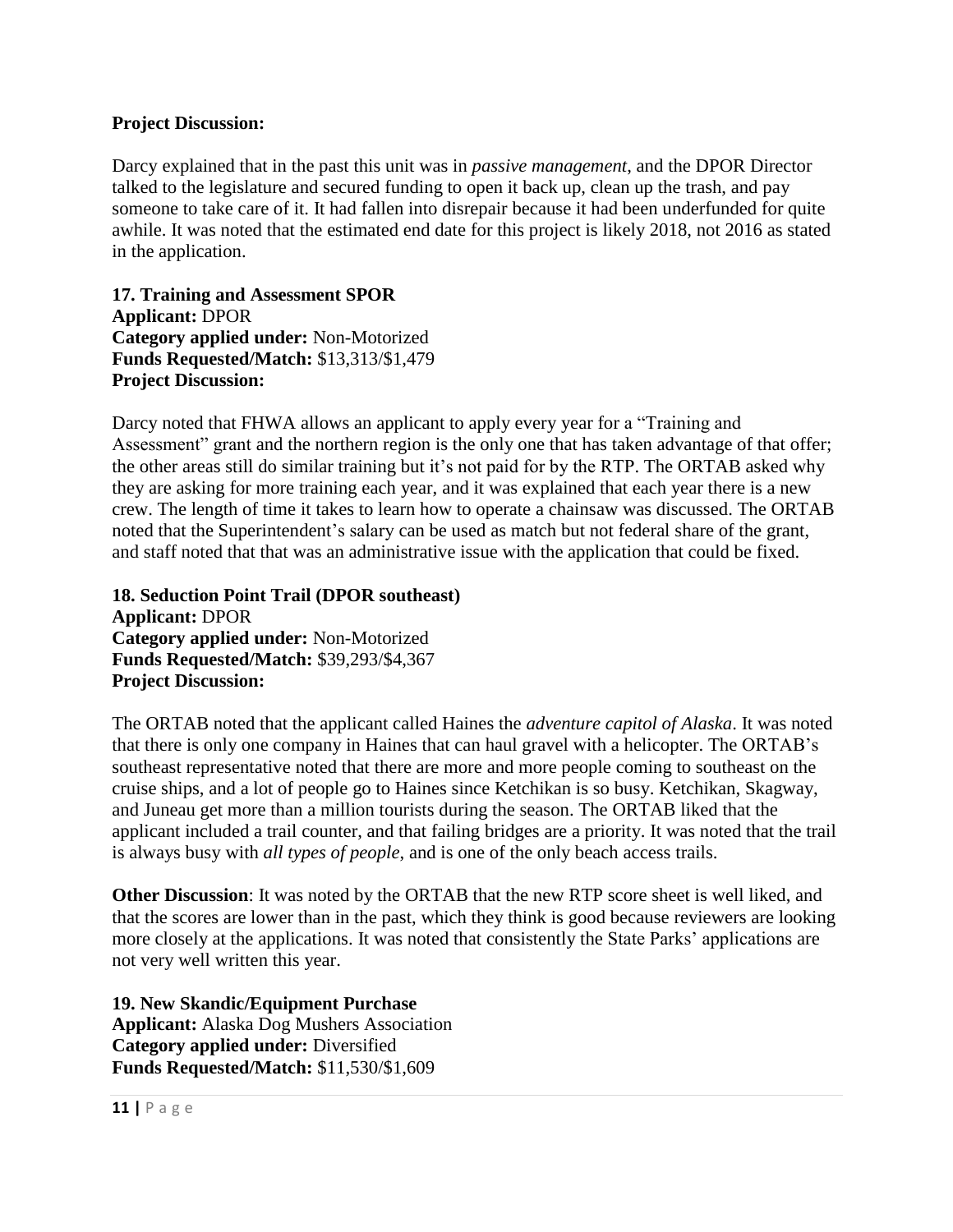#### **Project Discussion:**

The ORTAB questioned why they were replacing a machine that is only 3 years old, and whether the snow machine was broken, they wanted to have two, or a spare. It was noted later that their machine was broken and they had been renting a machine this season, although that is not noted in the application. The ORTAB felt that this was a very poor application overall; it was then discussed that this was their first application and that their 30 miles of trails are essential in the central area of Fairbanks. The land status was also discussed, as they have had an MOU from ADFG to use it for the past 40 years, but it has a 5-year renewal cycle when 10 years is required. It was noted that FHWA does not approve RTP funds for *contingency*.

**Other Discussion**: What happens to equipment purchased with RTP money was discussed. Steve Neel explained that the general rule is the equipment goes back to the state, however when accounting for the wear and tear, the value of that equipment is usually so low it is not worth the state coming back and taking that equipment to sit in storage until it goes to public auction. If someone called to complain that equipment was being used for personal use, DNR would take it back, but that hasn't happened. Chainsaws are considered hand tools; for ATVs, snowmachines, etc. FHWA and DNR want the equipment used as long as possible, most groups take good care of their equipment because they know it must last

**20. Improvements at the Jodhpur Motocross Riding Area (Phase II) Applicant:** Anchorage Parks Foundation **Category applied under:** Motorized **Funds Requested/Match:** \$96,002/\$10,667 **Project Discussion:**

Steve Neel noted that this project is Phase II; Phase I is not complete but will be before Phase II gets started. The bleachers that were a part of Phase I will not be funded; RTP does not allow amenities for *spectators*, only *trail users*. If Phase II is approved, it will be held until the Phase I is closed. The Anchorage Park Foundation submitted the application with contracted help from Huddle AK; Steve and Darcy pointed out that they have been *great to work with* and kept DPOR staff updated on Jodhpur Phase I. The ORTAB asked what Phase I was, and Steve Neel explained it includes fencing and signage. Phase II is a lot of work; the rocks are really big, they want to grind them and bring in new dirt, they've done a lot of work there. The ORTAB discussed what sort of grooming currently takes place and how they will do the rock removal. The *special dirt* they will then bring in is not too dirty, not too dusty, etc. It was noted that the Memorandum of Understanding with the Municipality of Anchorage included with their application, expired last fall. Additionally, it was noted that this project is categorized as *motorized* and gets a lot of use because there are very few dirt bike riding areas.

**21. Bartlett Glacier Trail Applicant:** USDA Chugach National Forest, Glacier Ranger District **Category applied under:** Diversified **Funds Requested/Match:** \$49,945/\$5,549 **Project Discussion:**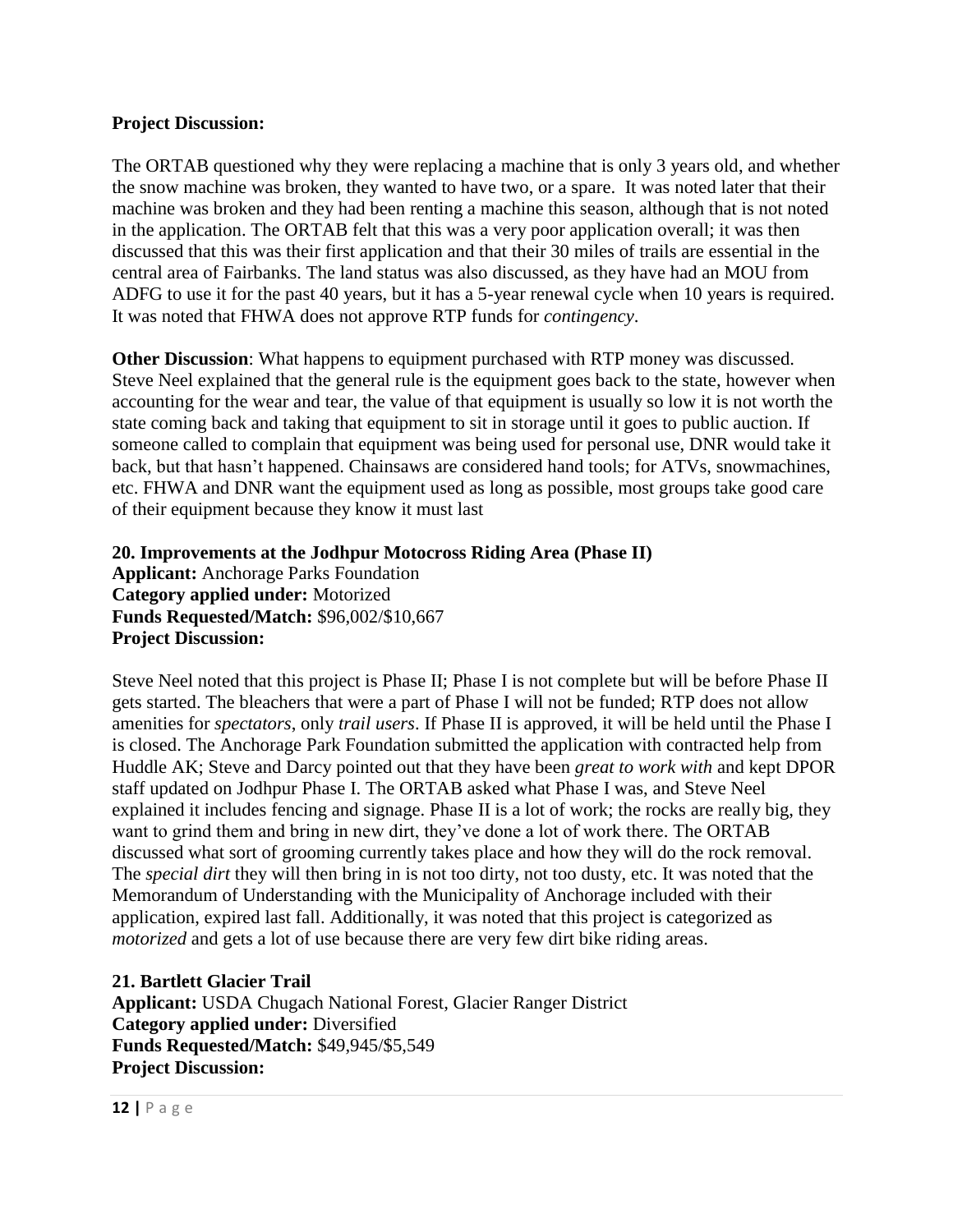Darcy noted that the U.S. Forest Service and State of Alaska lawyers have worked out the legal issues and DPOR is happy to have the USFS back as an applicant. The ORTAB discussed that this trail is located at an Alaska Railroad whistle-stop and will be located at the Grandview stop; it was commented that they used youth crews for the Spencer Glacier whistle-stop trail and camping area, and if they are planning to do so for this one too they should have noted that in their application. It was noted that riders have to pay a fee to ride the train, which is ok. It was noted that the Alaska Railroad is paying for several of these whistle stop developments, and transporting the supplies

**22. Eaglecrest Trail Phase II Applicant:** Juneau Mountain Bike Alliance **Category applied under:** Non-Motorized **Funds Requested/Match:** \$50,000/\$5,556 **Project Discussion:**

The ORTAB asked if the need for a wetland permit would eliminate this project, and Darcy commented that they are in the process of getting a permit. The ORTAB discussed the implications of the berms on the ski area. Phase I is complete. Steve Neel commented that this applicant has had issues with timely reimbursement requests and reports, and can be difficult to reach.

**23. Skyline Ridge Phase II Applicant:** FBNSB **Category applied under:** Diversified **Funds Requested/Match:** \$50,000/\$5,556 **Project Discussion:**

It was noted that Phase I is not complete; the manufacturer no longer makes what they needed, so they got an extension through June 2017. It was discussed that 2019 is too late of a completion date because an applicant cannot wait 12 months without having any activity on an open grant, but that the timeline on their application lists 2018 so 2019 may be a typo. The ORTAB representative from Fairbanks noted that it is officially a non-motorized trail, but that this grant would repair damage caused by *big-rigs and four-wheelers*. Steve Neel noted that, at the time of this meeting, they still have an open 2015 grant.

**24. Girdwood Bridge Repair Applicant:** Girdwood Nordic Ski Club **Category applied under:** Non-Motorized **Funds Requested/Match:** \$50,000/\$5,556 **Project Discussion:**

Darcy noted that RTP had approved this project before, however part of it was de-obligated; they *have all their ducks in the row now* and they are ready to complete the project. A ORTAB member noted that it is DNR land and that they have an approval already. It was noted that they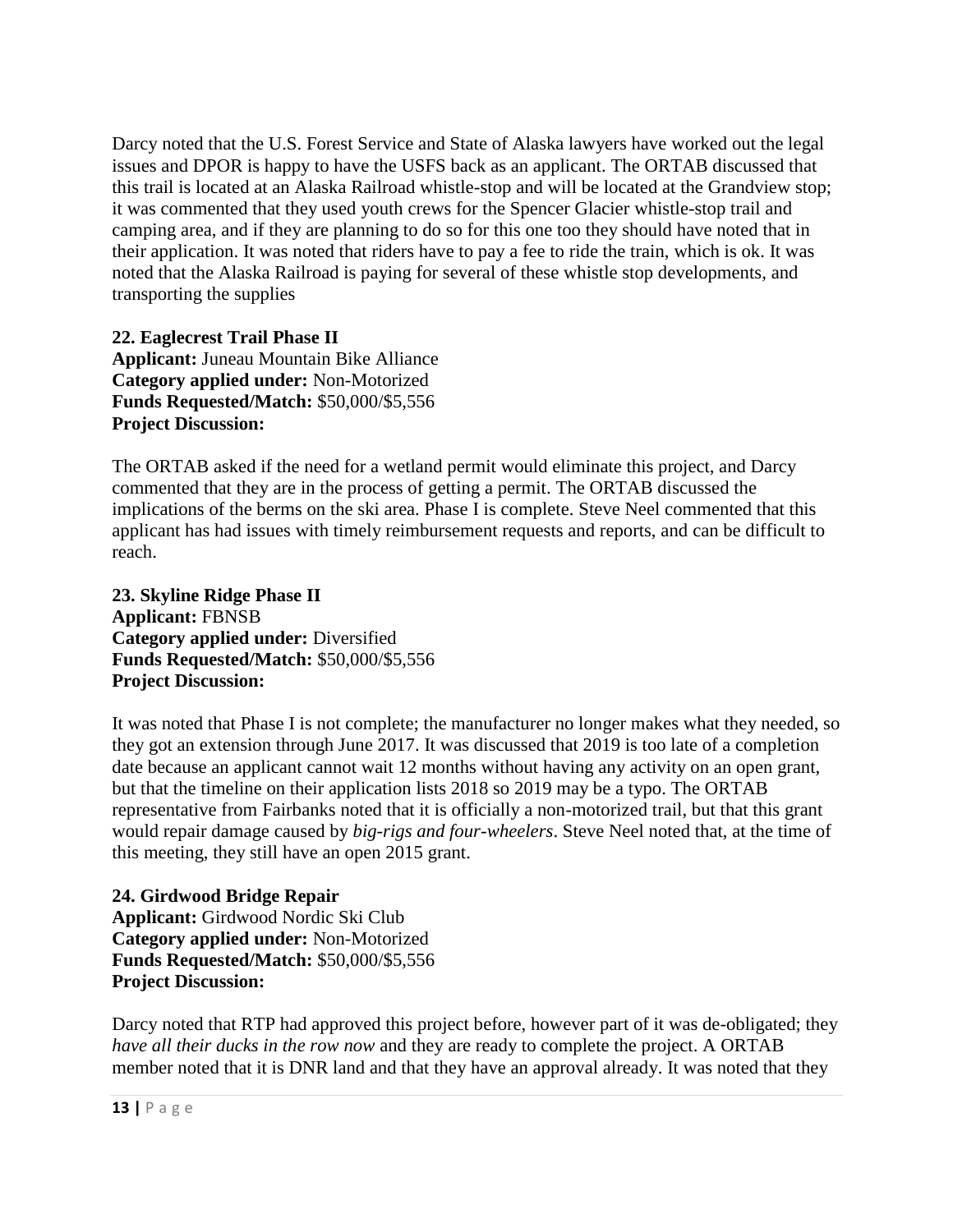would have to follow their scope of work very closely. The ORTAB also noted that the bridge would be built to hold a very large load.

*Mike Rearden moved to adjourn for the evening; Mickey Todd seconded; no objections, all in favor. The ORTAB will reconvene tomorrow at 9.* 

# **January 12, 2017/Day Two**

Darcy welcomed everyone to day-two and thanked everyone for coming. Travel reimbursement was discussed.

# **ORTAB Members Present:**

Jeff Budd - Chair - Represents Southeast Alaska / Non-Motorized Mike Rearden - Represents Western / Southwest Alaska, Diversified Ron Lurk - Represents Anchorage / Motorized / Diversified Mickey Todd – Represents Homer/ Represents Motorized Trail Users Seth Adams - Represents Fairbanks Area /Northern Area, Non-Motorized trail users Mike Sirofchuck – Represents Kodiak / Southwest/Non-Motorized trail users Ira Edwards - Represents Trail Users Experiencing Disabilities statewide

# **DNR, Division of Parks and Outdoor Recreation, (DPOR) Staff Present:**

Darcy Harris – DPOR, Alaska State Trails Program Coordinator Steve Neel – DPOR, Recreational Trails Program Grants Administrator Caitlan Dowling – OHA, Minutes

# **Public Present throughout the day:**

Jeff Samuels – Student Conservation Association

# **On the Phone:**

Geoff Orth for Delta Junction Trails Association

Chair Jeff welcomed Jeff Samuels of the SCA to discuss the Alaska Trails' Middle Fork Trail project application; they are a partner in the project and attended yesterday as Jeff could not be here. Jeff said that it is a significant project for Chugach State Park this summer. *SCA has been doing this for a long time and are good at what they do*; they have a 5-member young adult crew with a young adult crew leader, and this would be a four week *hitch* for their 16-week season. Blane Smith would be the leader, advising and working with them. (Blane Smith was a Park Specialist with Chugach State Park for many years and just retired.)

Darcy noted that it is not typical to give partial funding for RTP projects and can cause the applicant to not have enough funding to complete the entire score of the project.

# **25. Taylor Bay Applicant:** Ground Truth Trekking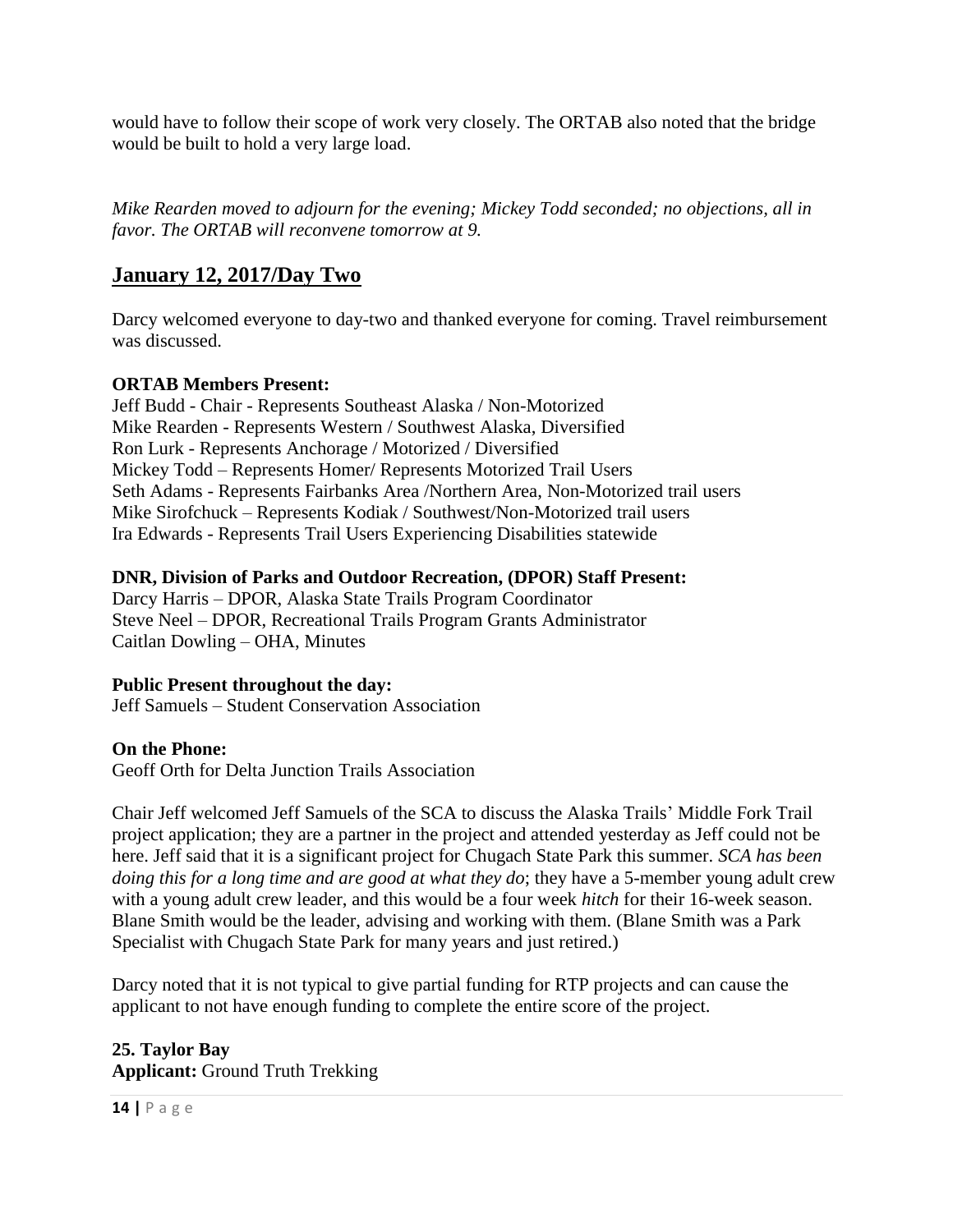# **Category applied under:** Non-Motorized **Funds Requested/Match:** \$7,475/\$910 **Project Discussion:**

The ORTAB discussed that the quality of the application was low with pages crossed out, things written in with pen, grammatical mistakes; overall a poor presentation. They also discussed if spending money on the new proposed trail would be useful and valuable when there are many very highly used trails in the Kachemak Bay State Park that need maintenance. It was noted that this project is only a route to be cleared, not ground work, out to the coast. The group has cleared 7 miles on the Homer side, and this was the other side; they were only clearing another half mile/mile of trail and the rest will be marked with rock-cairns. A point was brought up that the application does not address how Eric Clarke, the local Park Specialist, would get paid as a part of his job, or if he would be volunteering. The ORTAB discussed that a hiker has to take a water taxi to get to the start of the trail then hike across to the coast and hike back. It is in the park plan to eventually have a camping facility there, so may be a good investment for the future. It was noted that this area is a rainforest and that things require a lot of maintenance; with the changing climate, alders are growing faster, and higher and trails need *serious* clearing every 3 years. The ORTAB felt nothing should be built that can't be maintained; they were unsure about the number of people that would use the trail and if it would be valuable compared to the cost. Other ORTAB members felt that the RTP funds a lot of three mile trails, and not many long treks; this would end up being a 27-mile trail, and quite an adventure. It was noted that this project has a low dollar request and might be worth the money despite its draw-backs.

**26. Hatcher Alpine Ski Trail Brushing Applicant:** Hatcher Pass Xperience **Category applied under:** Non-Motorized **Funds Requested/Match:** \$50,000/\$4,480 **Project Discussion:**

An ORTAB member noted that the applicants already has a piston/bully for grooming, they built a giant garage to put it in, and have a parking lot from a grant seven or eight years ago. This is looking for money for trail-brushing to install a rope-tow. One ORTAB member commented that the community has been talking about a Hatcher Pass downhill ski area since the 1970s; another asked what they will do when it stops snowing in Southcentral; and another commented that with a bus stop a mile away this is another great way to get all Alaskans outside. The ORTAB brought up an issue with their match, as the application does not address the \$100,000 grant from the Mat-Su Borough and what it's used for; They will need to explain why they also need to have a \$50,000 RTP grant. The ORTAB discussed the broader issue of how an organization is to show that they are solvent but still require grant funding.

**27. Shoup Trail Applicant:** Levitation49 **Category applied under:** Non-Motorized **Funds Requested/Match:** \$39,573/\$4,400 **Project Discussion:**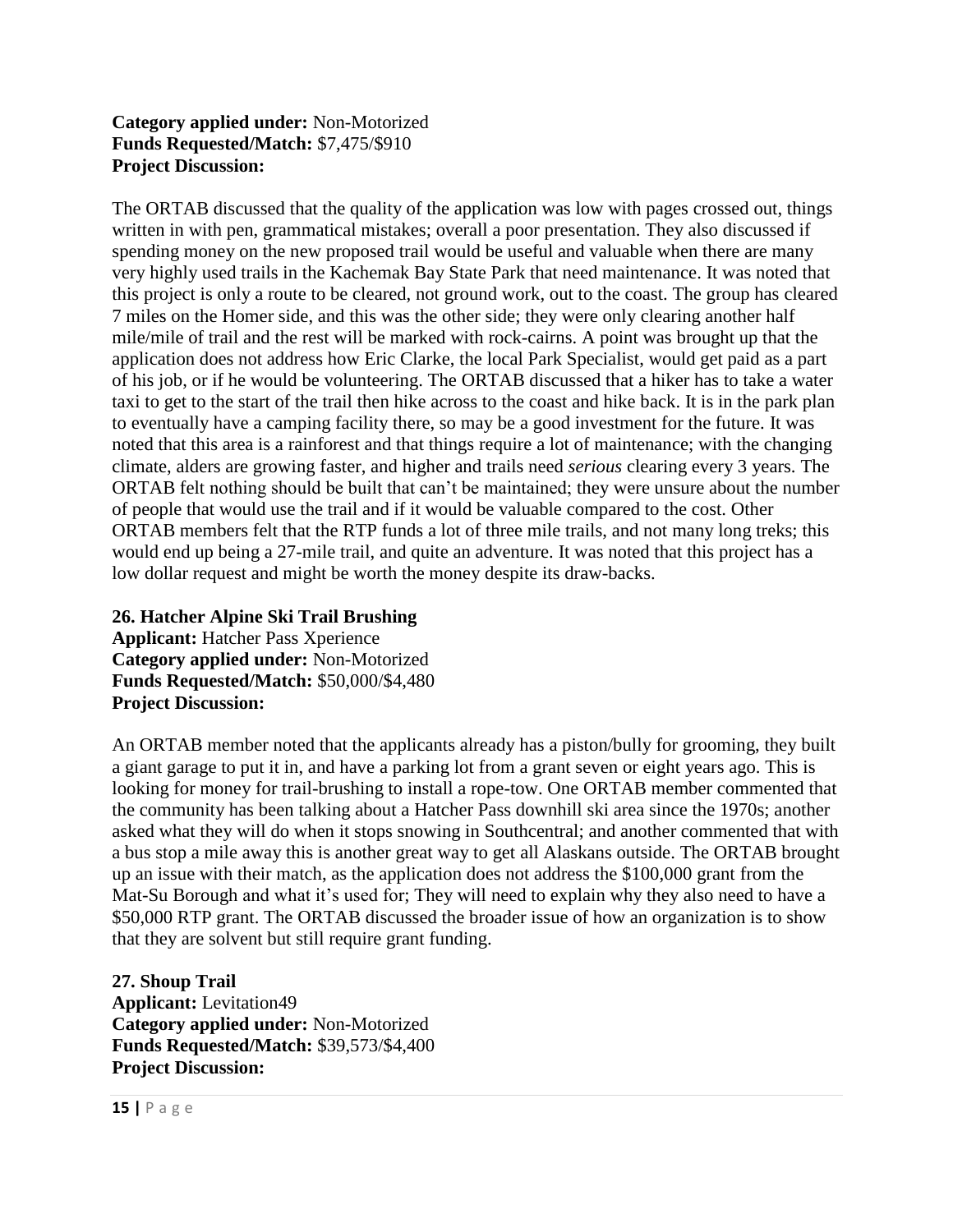#### *Seth recused himself from ORTAB Discussion.*

The ORTAB discussed the similar issue from the previous grant: if the applicant has a \$150,000 grant from the City of Valdez why do they need RTP funding. It was noted the Copper River Valley parks have been dropped from Mat-Su Park's budget, so Levitation49 has an agreement with State Parks to manage these facilities. They are a non-profit. There are three Public Use Cabins out there, and they will be managing those as well. They are open for public reservation. This project could increase revenue for the organization by increasing PUC rentals. It was noted that it is not uncommon to have a concessionaire manage a Park area. It was also noted that this is independent of the equipment grant request.

**28. Equipment Purchase Applicant:** Levitation49 **Category applied under:** Non-Motorized **Funds Requested/Match:** \$49,9887/\$5,554 **Project Discussion:**

#### *Seth recused himself from ORTAB Discussion*.

A ORTAB member commented that the application seemed rushed. Another ORTAB member was concern that two snow machines will not fit side by side in a 7-foot trailer; Seth explained that he talked to the store and they said this one would work. Everyone commented that if a person were just storing them in there, it would be ok, but that it would be difficult moving both machines in and out regularly. Steve Neel noted that 4 or 5 big pieces of equipment would be a lot of equipment for a first time applicant, or really any applicant. An ORTAB member asked if Seth addressed how many facilities Levitation49 is in charge of, and the answer was yes. Another ORTAB member said that the Skandic would take care of what you do with the RMK, and the Ranger would take care of anything the Foreman does; another member agreed with the Ranger, but the Skandic is too heavy for breaking trail; in response, it was noted if the RMK is just going to be used 5% of the time to break trail you can seasonally rent the RMK and the Skandic is a bigger bang for your buck. Seth responded that part of the RMK is breaking trail, but they also have a lot of events in Thompson Pass that they take people to the tops of the hills. It was discussed if this could be diversified, and if Valdez is considered rural.

*Break, KTUU shows up; leaves half way through next discussion.* 

**29. Snowmachine Trail Staking and Repair Applicant:** Northwest Arctic Borough **Category applied under:** Motorized **Funds Requested/Match:** \$100,000/\$13,460 **Project Discussion:**

An ORTAB member noted that he was concerned with how the budget was broken down; Another member noted that he had reached out to the applicant about their project and the design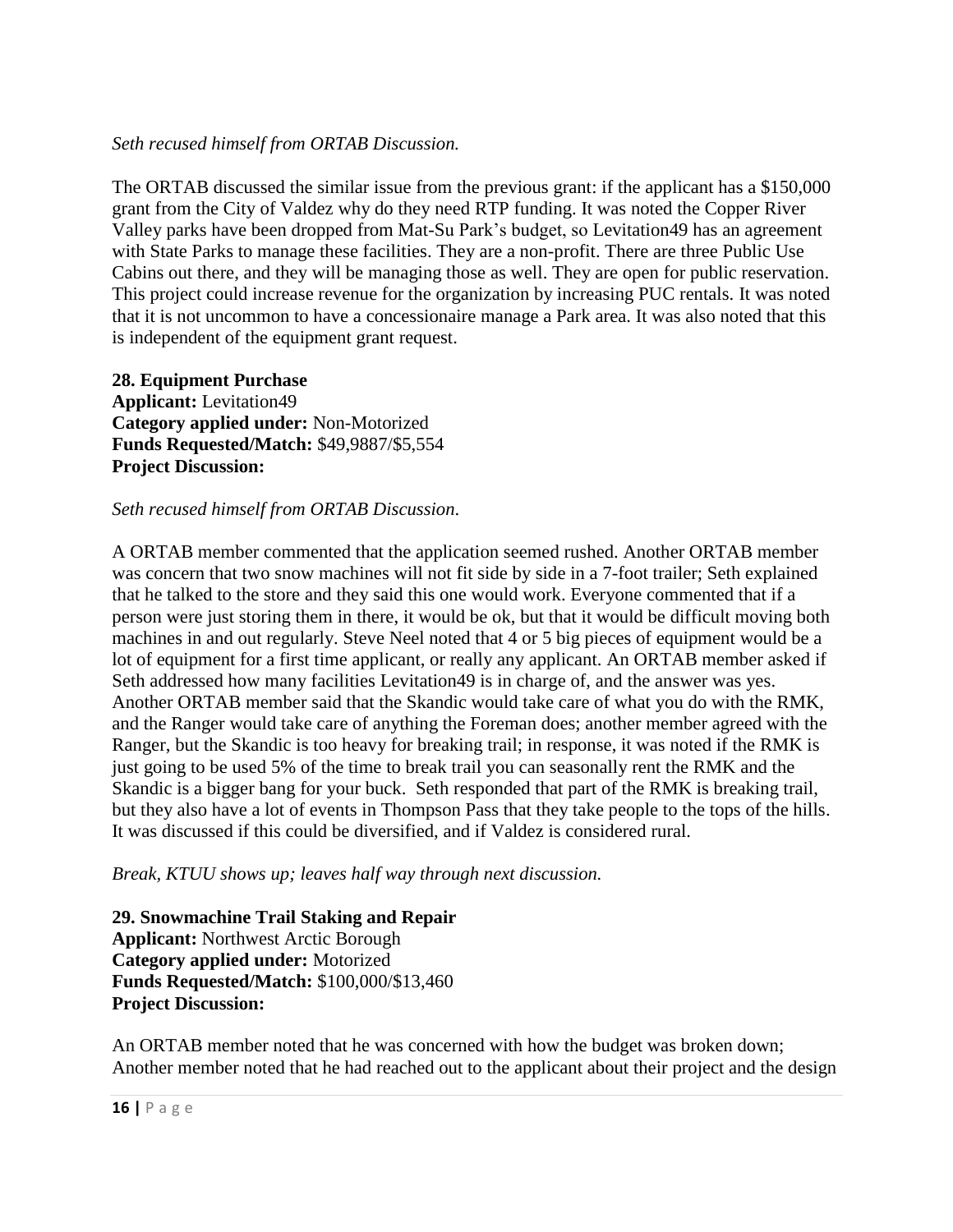of the trail-marking tripod, and he provided these designs (*passed around for observation*.) An ORTAB member noted that last year he skied from Kobuk to Kotzebue, and noted marking tripods every 100 feet. This is a wonderful project, because these marked trails are their main transportation roadways. Another ORTAB member noted that they scored this project a bit lower because their project management costs and budget didn't seem clear. The ORTAB discussed the breakdown of costs, missing equipment rental totals, and material costs. Project management includes *a lot of hours*; the board discussed the difference between administrative vs project costs. 360 hours of project management *seems high*, but probably includes task overview and infield project management, including coordinating with all of the involved villages. Another board member noted that some of the reference letters were written 20 years ago, although there were updated letters as well. They were also concerned that a lot of this is private land/RS2477/17B easements; are they going to require specific maps that say where they are? One of these trails crosses a Native Allotment; is FHWA going to require a map with land status? It was noted that this is the only rural applicant, and that NANA did provide a letter of support.

## **30. Huizer Fishing Access Site Enhancement Project Applicant: Southeast Alaska Land Trust Category applied under:** Non-Motorized **Funds Requested/Match:** \$50,000/\$5,556 **Project Discussion:**

A board member noted that the application mentions several times that this project will provide for fishing access and duck hunting, and there are other specific federal grants for fishing and hunting access. It was also noted that the project will have disability access, but its access is a *trailhead to nowhere*- the access is on the ocean side of the trailhead, with private property on either side. Another board member commented that as this is in a neighborhood, they did not want to contribute to parking problems like in the Chugach State Park. The ORTAB agreed that this project may also work as an LWCF grant, because the scope of work and the budget would be appropriate (\$35,000 stairwell and a \$10,000 parking lot). It was noted that the land was purchased by the Southeast Alaska Land Trust, and that there are a lot of people that live there and go to the beach.

# **31. Mosquito Cove Trail Repair Phase II Applicant:** Sitka Trail Works **Category applied under:** Non-Motorized **Funds Requested/Match:** \$43,937/\$7,432 **Project Discussion:**

The applicant has completed Mosquito Cove Trail Repair Phase I. The ORTAB discussed the proposed150 hours of administrative time; it was determined to be realistic with all on the front end of the project and a bit of wrap up. It was noted that the applicant did a good job explaining their purchases. An ORTAB member asked if having only one bid on lumber was realistic; an ORTAB member stated that yes, there is only one place in Sitka (Spenard Builder's Supply) to buy lumber; lumber is available in Hoonah, however then there are transportation costs. He also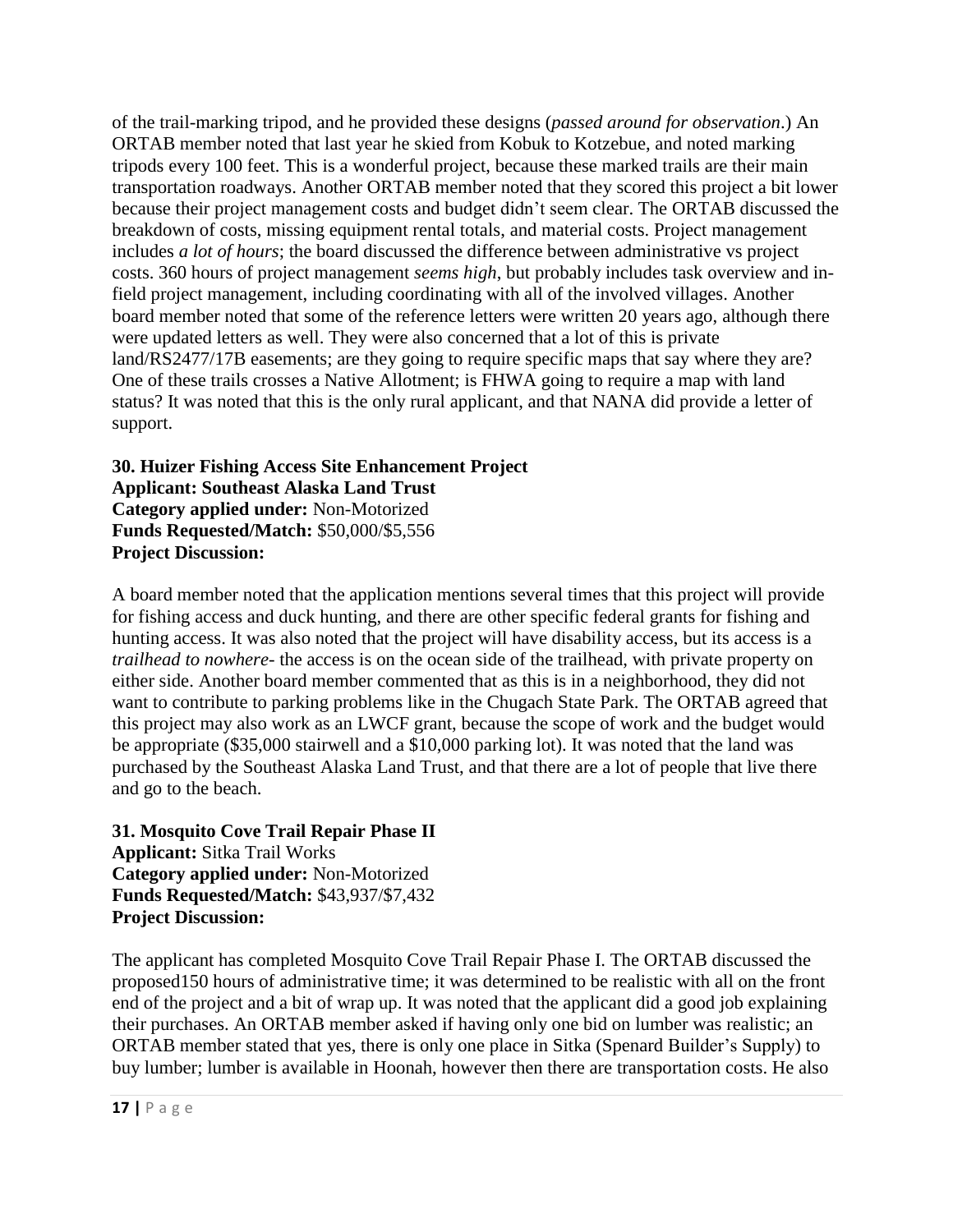noted that the number of visitors to Sitka in the summer is increasing; after government and fishing, tourism is the biggest industry. An ORTAB member said this project is *good bang for your buck*; lots of people, of all capabilities, use this trail. It is important to the community.

**32. Chilkat Overlook Trail Applicant:** Takshanuk Watershed Council **Category applied under:** Non-Motorized **Funds Requested/Match:** \$7,692/\$5,148 **Project Discussion:**

The ORTAB discussed the budget numbers and that their match source does not qualify. The land purchase cost can be part of the match within  $18<sup>th</sup>$  months, but it is past the 18 months; a board member mentioned it shouldn't be hard to make up the match in volunteer hours. The board asked if it is public land - it does have public access. Steve Neel discussed the applicant's previous grant, and that there are 90 days after the end of the project to get final billing to FHWA. Currently, this application has a 60/40 match listed, so would need to have a 40% match for each billing for this project. Additionally, it was discussed that the administrative costs are too high.

**33. Susitna Valley High School Trail Applicant: Upper Susitna Soil and Water Conservation District Category applied under:** Non-Motorized **Funds Requested/Match:** \$48,661/\$5,405 **Project Discussion:**

The ORTAB discussed how the applicant planned to remove the roots in the trail, by hand or with equipment. It was noted, that the applicant didn't mention this, but they have a lot of their own equipment that they will use. Additionally, it was discussed that a lot of these trails are very heavily used, and that this could count as a *diversified* project.

**34. Willow Park Trail Applicant:** Willow Trails Committee **Category applied under:** Diversified **Funds Requested/Match:** \$38,382/\$4,265 **Project Discussion:**

The ORTAB agreed that this project could be considered a motorized project while the trail is being hardened for ATV use, in the winter snowmachiners and fat-tire bikers all use these trails and *get along well*.

*The ORTAB broke for lunch at 11:30, and the afternoon session started at 12:35. Mike Rearden and Ron Lurk returned slightly late. Geoff Orth joined on the phone. Darcy ranked all the projects by score during lunch to be viewed in order.*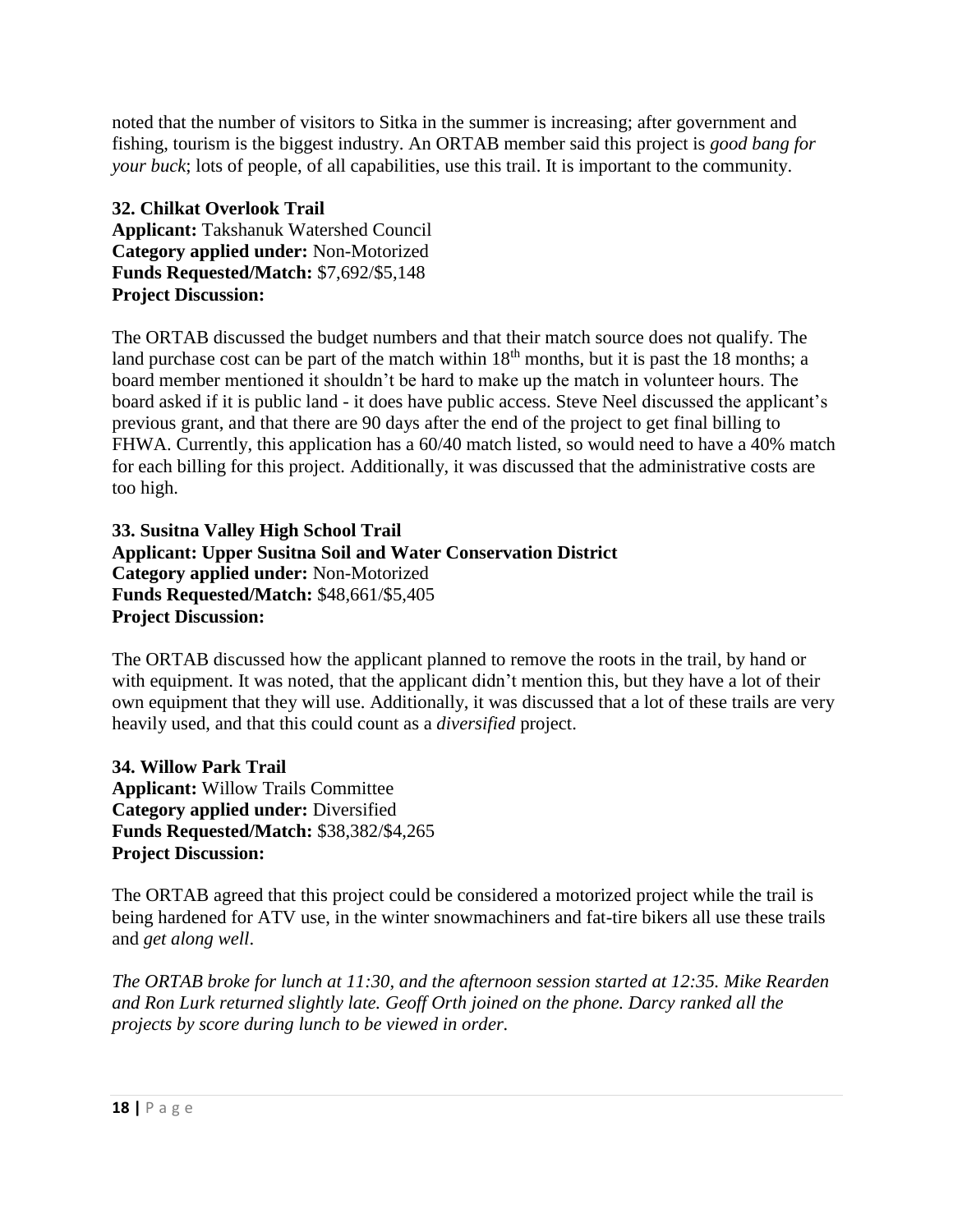The ORTAB discussed the scoring of the grant applications, what the average scores were, and where the cut-off line was. Grant recommendations were made for *motorized, non-motorized,*  and *diversified*. It was decided to not use the 5% Safety and Education category because there was only one application under that category and it could qualify as *diversified*. The definition of *diversified* was discussed, as it means multiple sports: walking biking skating skiing etc. or even just walking in summer and ski in winter would qualify. The ORTAB attempted to get as close as possible to the required 30% motorized, 30% non-motorized, 40% diversified split while recommending funding for as many trail projects as possible. The final breakdown at the end of the meeting showed 32% non-motor, 31% motorized, and 37% diversified.

The ORTAB then engaged in a long discussion on how state Spending Authority works.

*After discussion was complete, Chair Jeff Budd noted that the ORTAB needed to approve this budget, approve old business, new business, would accept comments on the process or the grant application, and then discuss the timing of the grant application timeline and when the ORTAB would meet again.* 

*Mike Sirofchuk motions to accept the fiscal year 17 budget; Seth Adams seconded; no discussion, unanimous vote of approval.* 

Having no old or new business, the ORTAB discussed suggestions for how to make the grants easier to both read and write.

The ORTAB discussed how the most important step for applicants is to read all of the directions, start working on the applications for next year *now*, and ask the RTP staff for help/review. It was noted that including some guidance on administrative costs in the instructions may be helpful.

# *Ira will draft language on administrative budget and will send to the ORTAB to approve.*

It was then discussed that applicants should use the provided score sheet to score their own application before submitting it. Simplicity is also important for applicants to remember- an entire paragraph is not needed when the answer comes to NO. It was noted that the number of letters of recommendation is set at three. The ORTAB noted that that the quality of the application does matter, and discussed the possibility of making the training required for applicants. It was noted that the applications have gotten better. Maybe because the program is more competitive

The ORTAB then discussed administrative details of the application package itself, and how the grants are presented to the ORTAB for review.

Moving on to when the ORTAB would next meet, it was discussed that having the applications slightly before the holiday would be helpful, but meeting within the first two weeks of January seem to work.